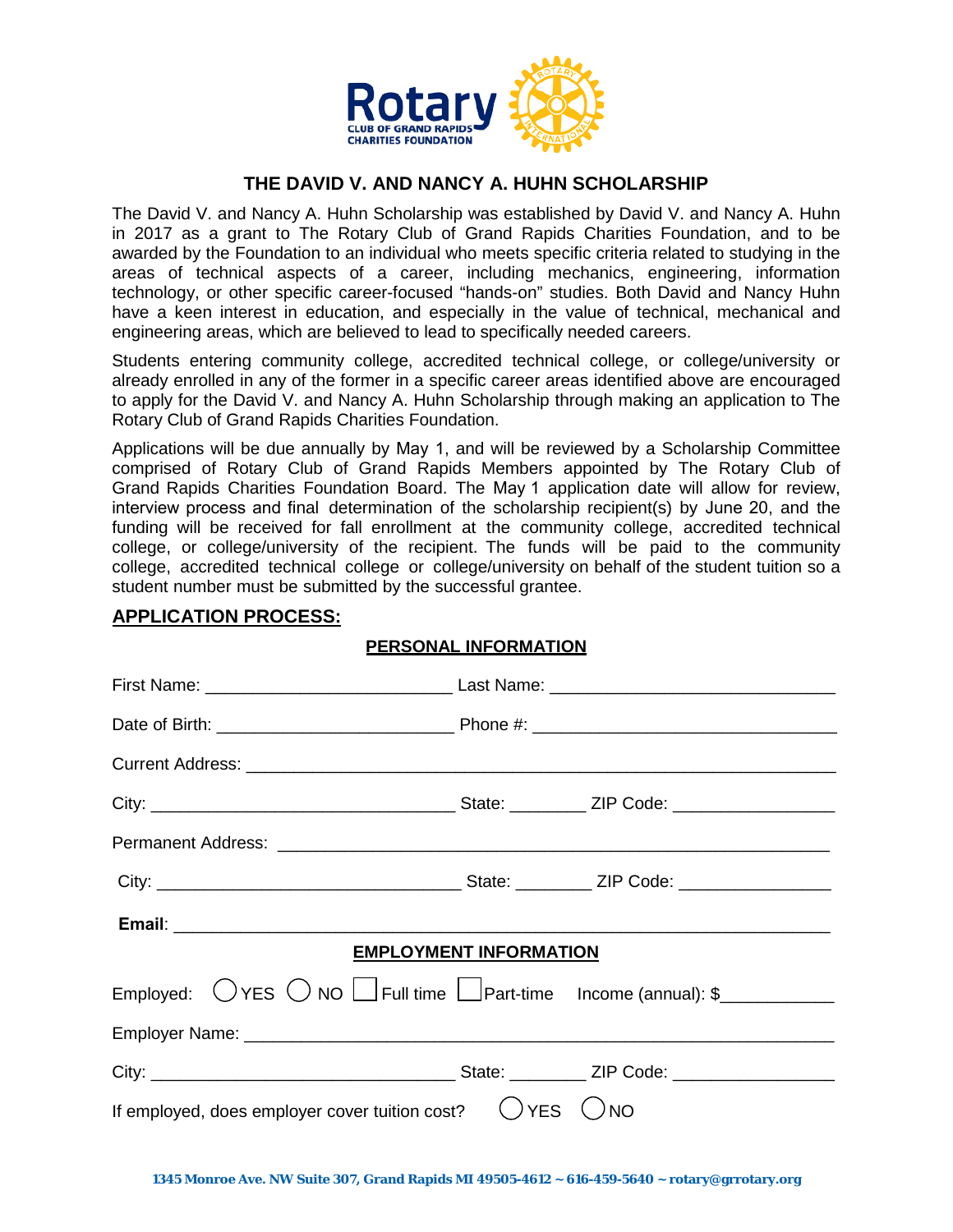

#### **COMMUNITY COLLEGE, ACCREDITED TECHNICAL SCHOOL, COLLEGE OR UNIVERSITY INFORMATION**

College/University currently attending or accepted as an enrolled student:

Name:  $\blacksquare$ 

City: \_\_\_\_\_\_\_\_\_\_\_\_\_\_\_\_\_\_\_\_\_\_\_\_\_\_\_\_\_\_\_\_ State: \_\_\_\_\_\_\_\_ ZIP Code: \_\_\_\_\_\_\_\_\_\_\_

Program Currently Enrolled In/Accepted:

(must be career program, such as, mechanical, technical, information technology, engineering):

Number of semesters completed at this point: \_\_\_\_\_\_\_\_\_\_\_\_\_\_\_\_\_\_\_\_\_\_\_\_\_\_\_\_\_\_\_\_\_\_\_

\_\_\_\_\_\_\_\_\_\_\_\_\_\_\_\_\_\_\_\_\_\_\_\_\_\_\_\_\_\_\_\_\_\_\_\_\_\_\_\_\_\_\_\_\_\_\_\_\_\_\_\_\_\_\_\_\_\_\_\_\_\_\_\_\_\_\_\_\_\_

 $\vert\ \ \vert$  Full time student  $\ \ \vert\ \ \vert$  Part-time student

Semester Tuition per course: \$\_\_\_\_\_\_\_\_\_\_\_ How many semesters completed: \_\_\_\_\_\_\_

Expected date of completion of degree/program/certificate:

Please list additional expenses, e.g., books, course fees, living expenses, or other expenses that are part of your education costs:

#### **PLEASE NOTE:**

Currently enrolled students must attach copy of transcript with this application. Students who have been accepted, but not yet enrolled, must include high school transcript (if a recent high school graduate). All applicants must attach a resume to this application.

**A key part of this application process is a short written essay** (250 words or less) indicating how the applicant's course of study(ies) relates to a specific area of career focus, and how that focus is a necessary career in today's world. How will you and your career make a necessary difference? **Essay must be attached for scholarship considerations.** 

The successful grantee will be expected to write a letter of appreciation to the donor.

Note: This application remains the property of The Rotary Club of Grand Rapids Charities Foundation and is not returnable to the applicant. All applicants will be advised when the final applicant is selected.